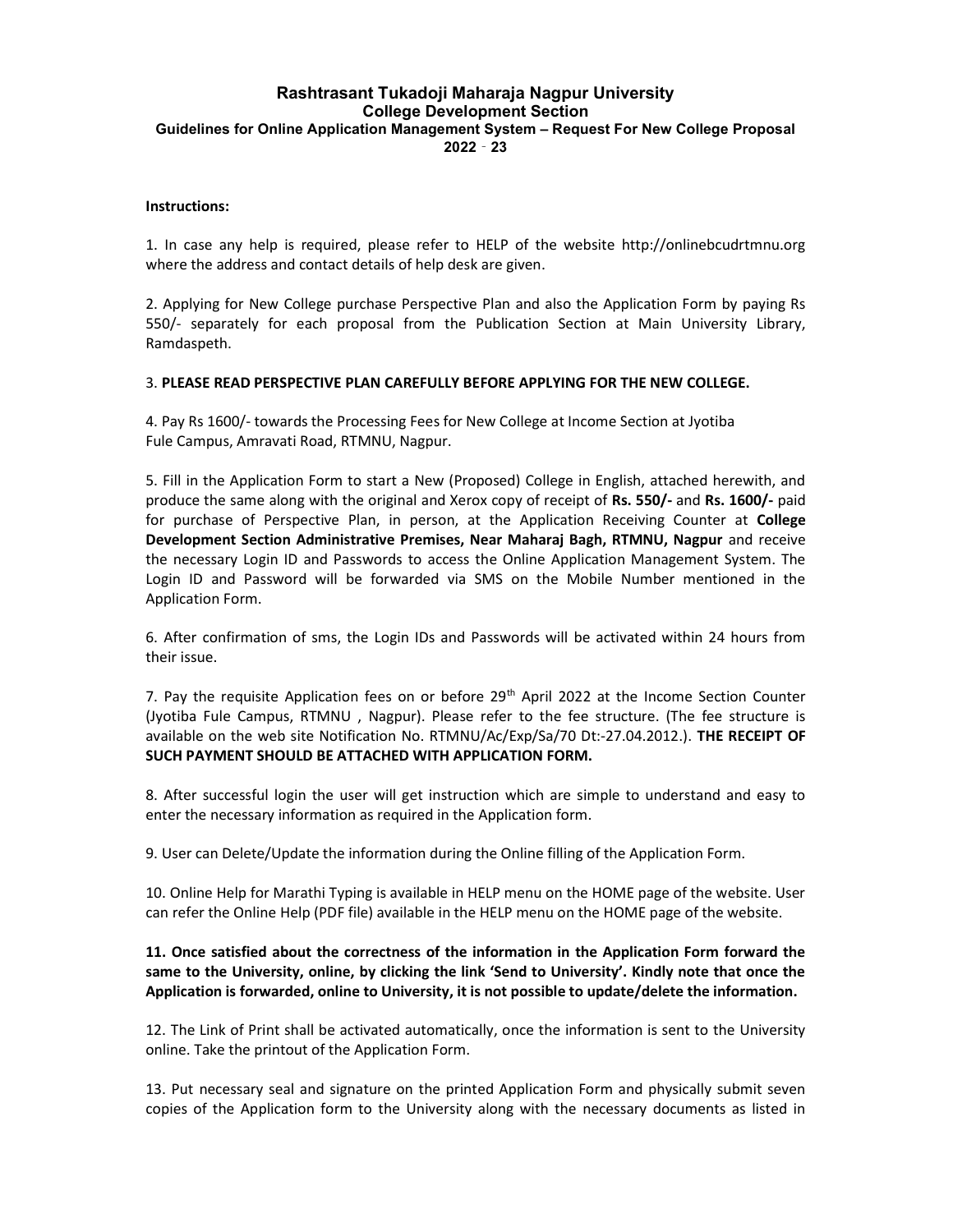## Parishishtha 'B'. Also attach the original receipts of all payment to Application form as well as softcopy (CD) of the Application Form and Enclosures in DVB-TTSurekh font in Marathi.

14. Kindly note that the timing of the cash counter at Accounts Section is from 10:30 am to 3:30 pm only during University Working days.

15. All the Application Forms received shall be subject to scrutiny by the Committee as per the provisions and guidelines of existing Perspective Plan of the University, provisions of Maharashtra Public Universities Act 2016 and relevant G.Rs issued by the Government of Maharashtra from time to time and also the guidelines of the apex bodies, wherever applicable.

16. Last date for submitting Application form online will be 30<sup>th</sup> April 2022.

17. Last date for submission of hard copy of Application form along with enclosures will be  $4<sup>th</sup>$  May 2022.

18. Incomplete application, in any respect, will be summarily rejected.

#### How to Login ?

- 1. Access the RTMNU, Nagpur website http://nagpuruniversity.org
- 2. Use the link Online College Section
- 3. The necessary Online Help shall be available in the HELP link

#### Alternatively

- 1. Access the online DCUD website http://onlinedcudrtmnu.org
- 2. The necessary Online Help shall be available in the HELP link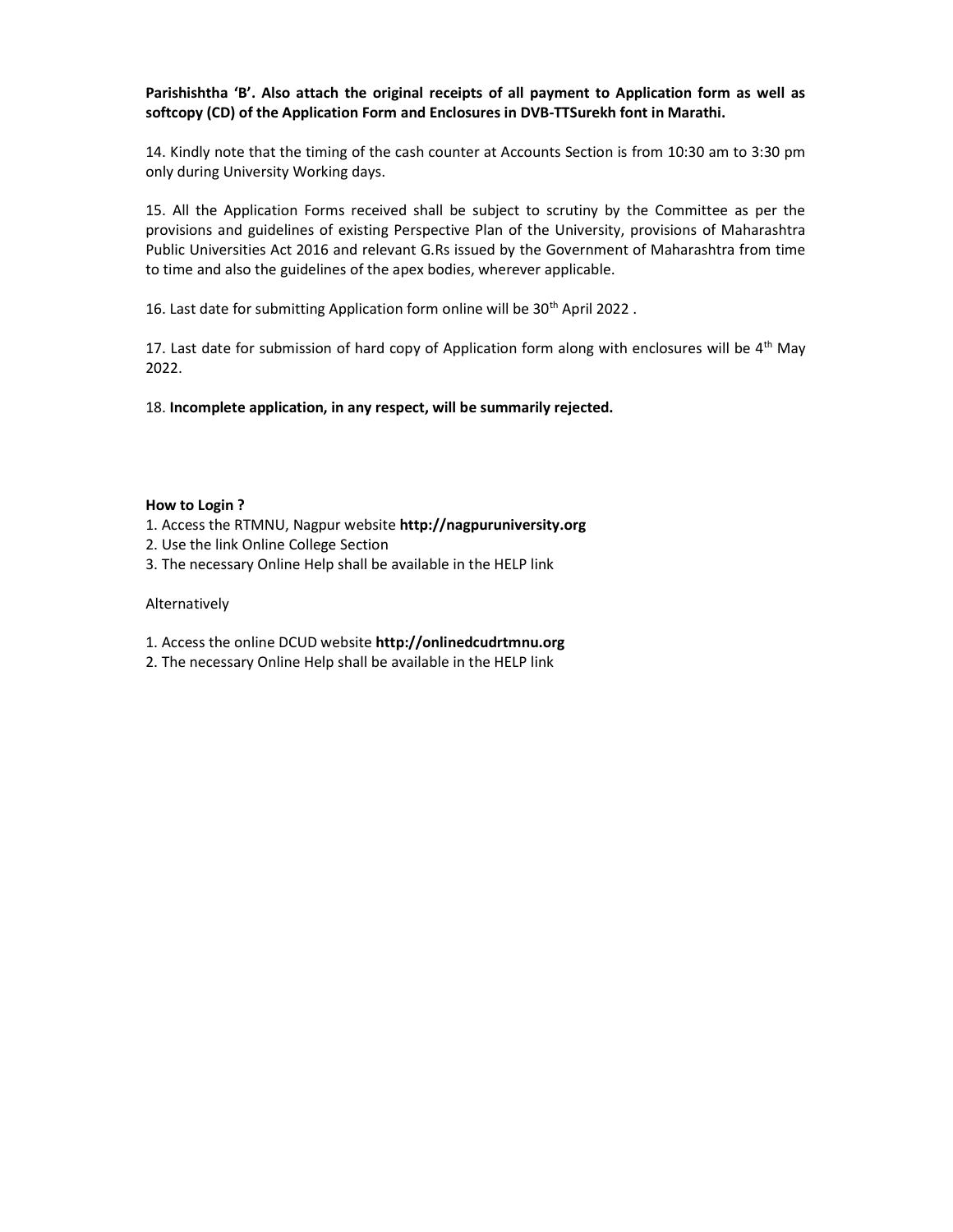# Rashtrasant Tukadoji Maharaja Nagpur University College Development Section Guidelines for Online Application Management System – Request For New College Proposal  $2022 - 23$

## Important Dates / Timings (Excluding Holidays) :

| Society/Trust/College Online Registration :     | 25/04/2022 to 29/04/2022   |
|-------------------------------------------------|----------------------------|
|                                                 | (from 10:30 am to 5:40 pm) |
| Forwarding of Online Application to University: | 25/04/2022 to 30/04/2022   |
| Physical Receipt of Application Printouts :     | On or Before 04/05/2022    |
|                                                 | (from 10:30 am to 5:40 pm) |

| <b>Helpdesk Details:</b> |                                                       |
|--------------------------|-------------------------------------------------------|
| Phone Nos.:              | 09422444243, 08275044834                              |
|                          | (available on all working days from 10:30 am to 6 pm) |
| email ID:                | support@onlinedcudrtmnu.org                           |

Please note that the Physical Receipt facility and Help Desk Shall not be available during University Holidays.

# Various Fees :

| 1 | Perspective Plan along with Application form Purchase<br>(New Colleges) | Rs 550/- per Application                                         |
|---|-------------------------------------------------------------------------|------------------------------------------------------------------|
| 2 | Processing Fee for each Application                                     | Rs 1600/ -                                                       |
| 3 | <b>Affiliation Fee</b>                                                  | As per Notification No.<br>RTMNU/Ac/Exp/Sa/70 Dt:-<br>27/04/2012 |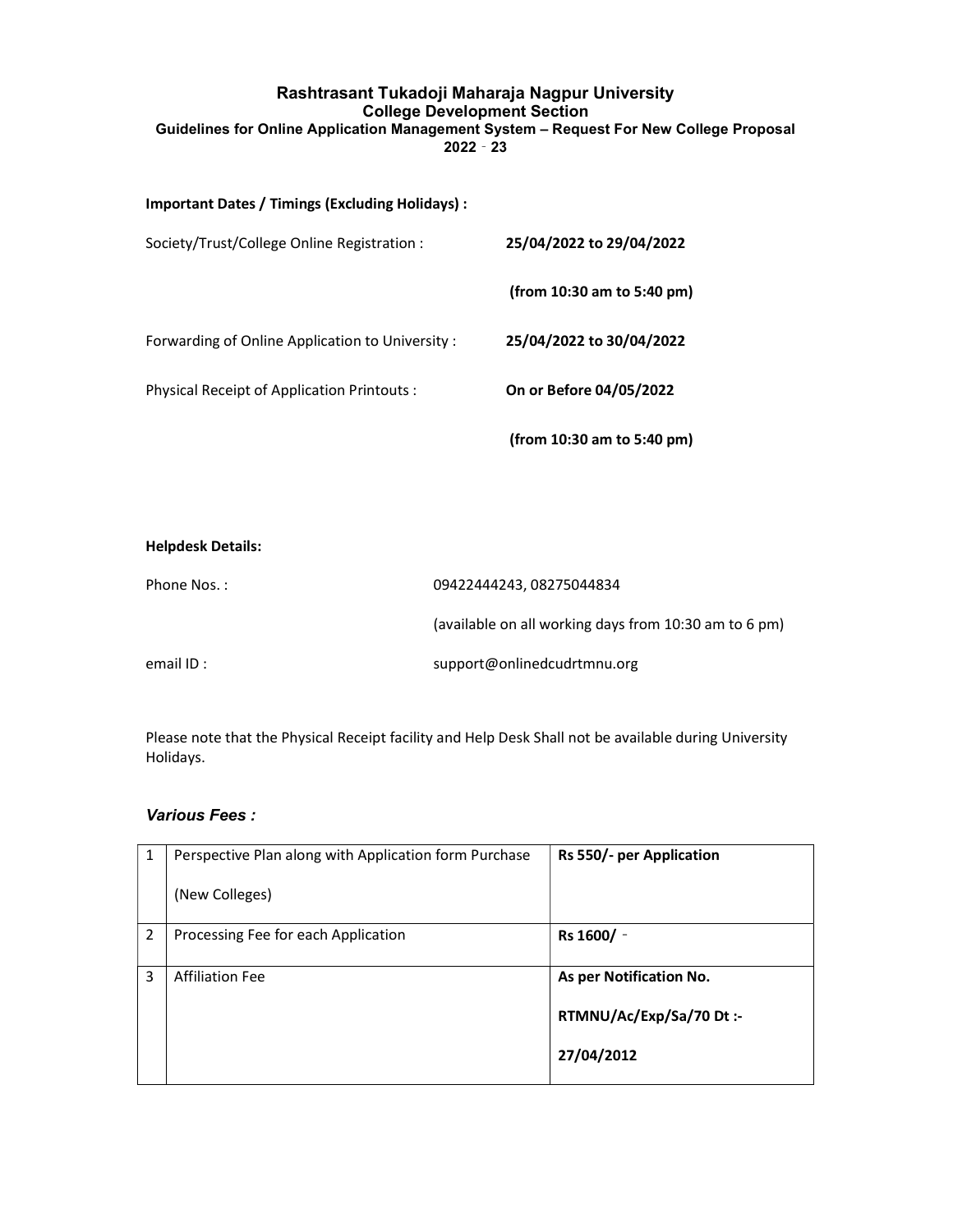# Application Form for Link Activation of New College Proposal 2022‐23

| 1. | District of Proposed College:           |                                                                                                                                                                                                                                                                                                                                |
|----|-----------------------------------------|--------------------------------------------------------------------------------------------------------------------------------------------------------------------------------------------------------------------------------------------------------------------------------------------------------------------------------|
| 2. | Taluka and Place of Proposed College:   |                                                                                                                                                                                                                                                                                                                                |
| 3. | College Type:                           | a) General<br>b) Women's<br>c) Evening                                                                                                                                                                                                                                                                                         |
| 4. | <b>Courses for Proposed College:</b>    | 1) B.A.<br>B.A. (Honours in Economics)<br>2)<br>Bachelor of Arts in Mass Communication<br>3)<br>4) B.Com.<br>5) B.Com (Honours)<br>6) B.Sc.<br>7) B.Sc. (Finance)<br>8) B.Sc. (Forensic Science)<br>9) B.Voc.<br>10) B.Voc.(Inovative)<br>11) H.M.C.T.<br>12) B.S.W.<br>13) M.S.W.<br>14) LLB<br>15) BBA LLB<br>16) B.Com. LLB |
| 5. | Sanstha/Trust Name:                     |                                                                                                                                                                                                                                                                                                                                |
| 6. | Sanstha/Trust Registration No and Date: |                                                                                                                                                                                                                                                                                                                                |
| 7. | Name of the Secretary/President :       |                                                                                                                                                                                                                                                                                                                                |